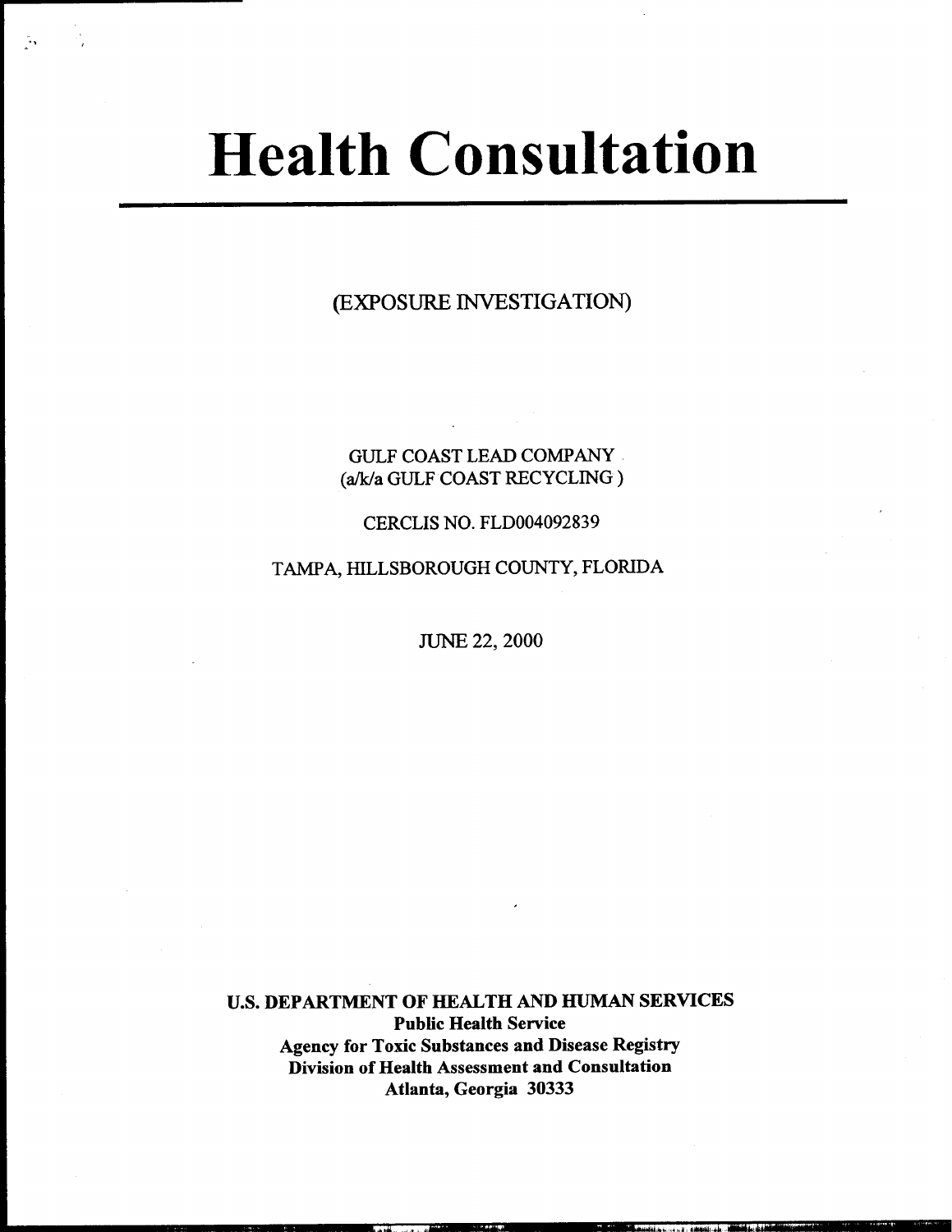#### Health Consultation: A Note of Explanation

.

An ATSDR health consultation is a verbal or written response from ATSDR to a specific request for information about health risks related to a specific site, a chemical release, or the presence of hazardous material. In order to prevent or mitigate exposures, a consultation may lead to specific actions, such as restricting use of or replacing water supplies; intensifying environmental sampling; restricting site access; or removing the contaminated material.

In addition, consultations may recommend additional public health actions, such as conducting health surveillance activities to evaluate exposure or trends in adverse health outcomes; conducting biological indicators of exposure studies to assess exposure; and providing health education for health care providers and community members. This concludes the health consultation process for this site, unless additional information is obtained by ATSDR which, in the Agency's opinion, indicates a need to revise or append the conclusions previously issued.

## You May Contact ATSDR TOLL FREE at 1-888-42A TSDR or Visit our Home Page at: http://atsdrl.atsdr.cdc.gov:8080/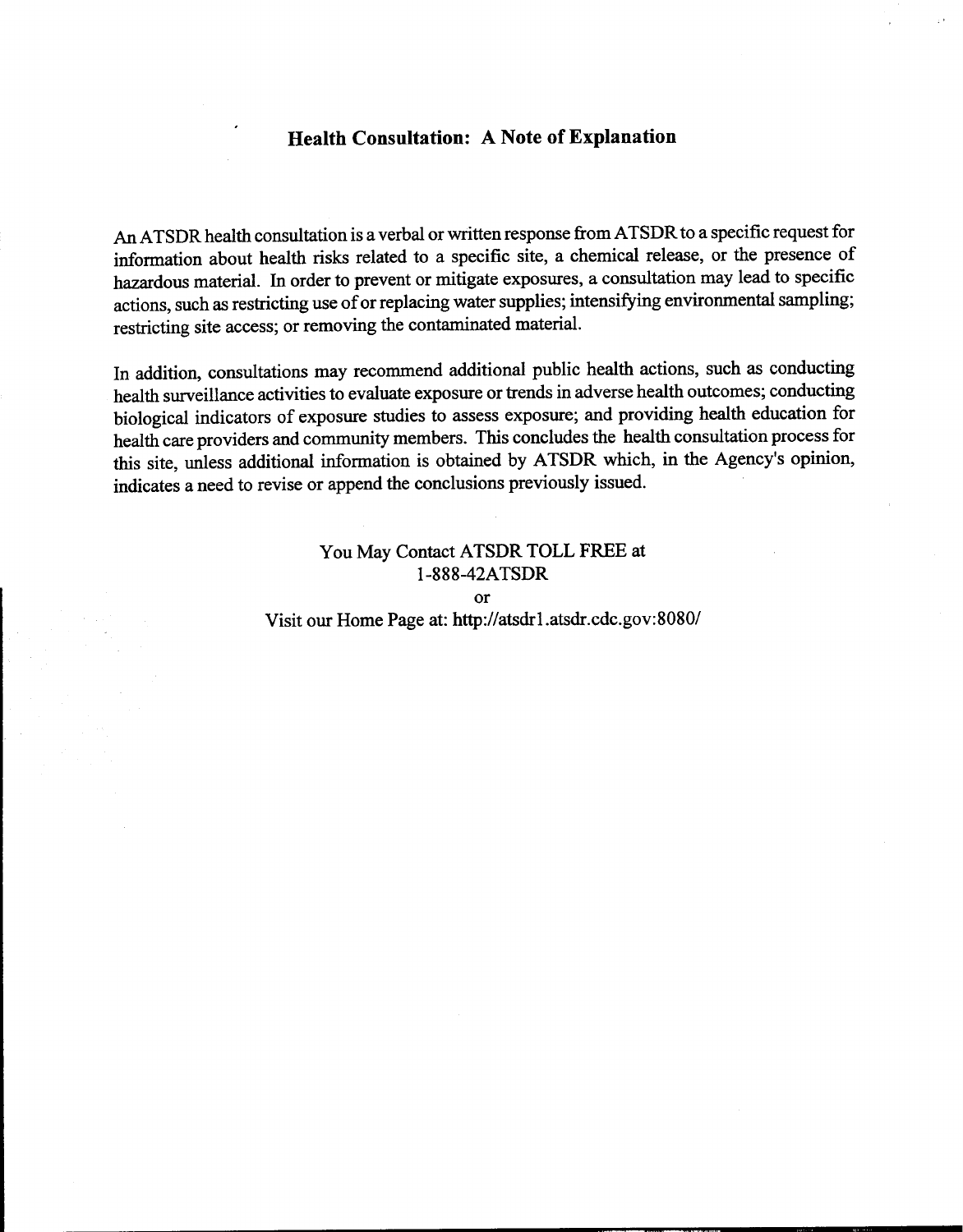# HEALTH CONSULTATION

# (EXPOSURE INVESTIGATION)

GULF COAST LEAD COMPANY (alk/a GULF COAST RECYCLING)

CERCUS NO. FLDOO4092839

TAMPA, HILLSBOROUGH COUNTY, FLORIDA

Prepared by:

Florida Department of Health Bureau of Environmental Toxicology Under a Cooperative Agreement with the Agency for Toxic Substances and Disease Registry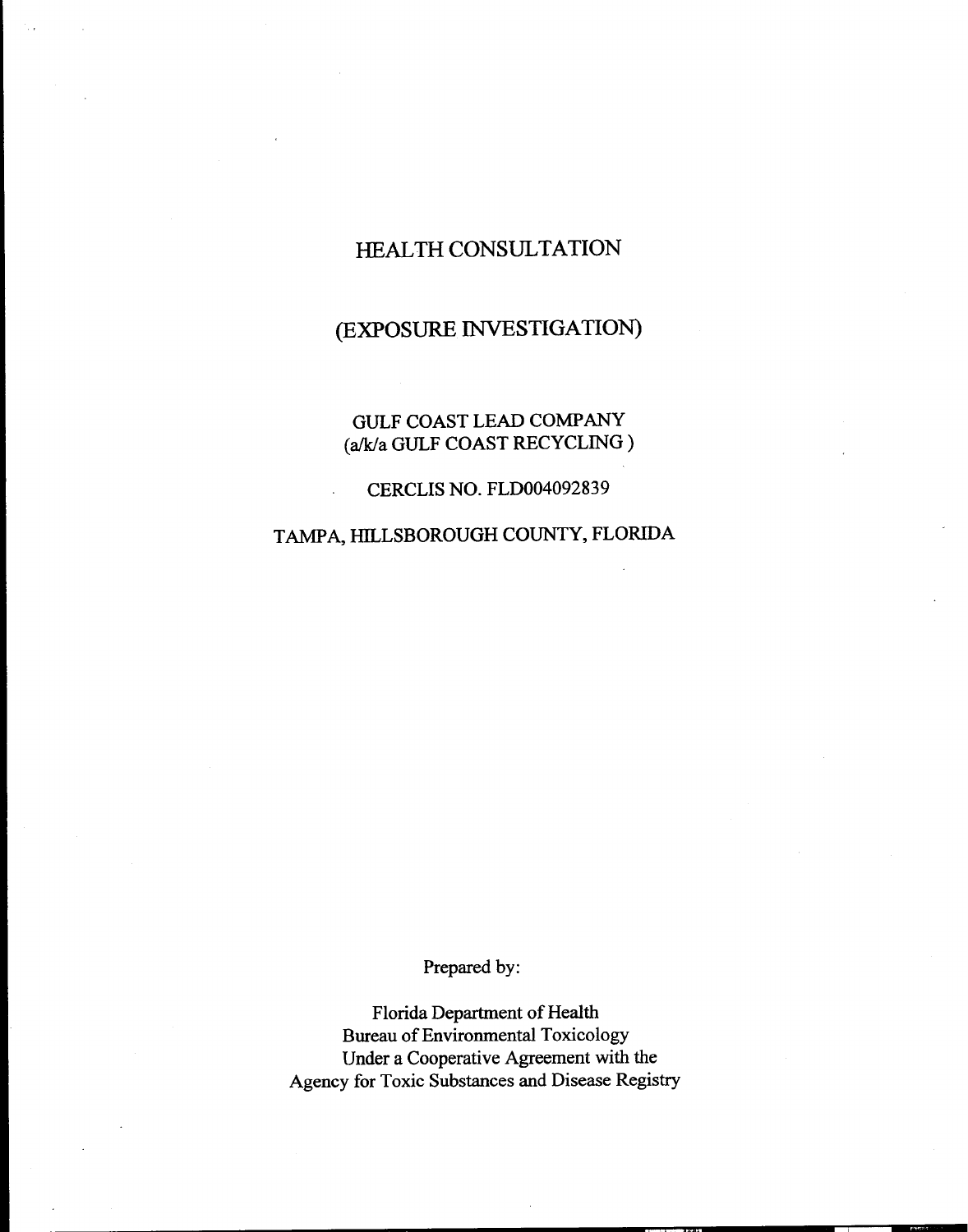#### **Background and Statement of Issues**

The purpose of this exposure investigation was to determine if blood lead levels were elevated in pregnant women and children living near the Gulf Coast Recycling facility in Tampa, Florida. The Florida Department of Health (FDOH) received soil data from the Florida Department of Environmental Protection (FDEP) and the Environmental Protection Agency (EPA). After consulting with the Agency for Toxic Substances and Disease Registry (ATSDR) regarding the lead concentrations, FDOH conducted an Exposure Investigation. The results are applicable only to the participant of this investigation, not to the general population.

Exposure to lead is more dangerous for young and unborn children. Unborn children can be exposed to lead through their mothers. Harmful effects include premature births, smaller babies, decreased mental ability in the infant, learning difficulties, and reduced growth in young children. These effects are more common after exposure to high levels of lead.<sup>1</sup>

FDOH proceeded with this investigation to identify if blood levels of children and pregnant women living in the vicinity of Gulf Coast Recycling were elevated. If so, the FDOH could recommend appropriate corrective action and provide lead education to the participants, if warranted.

Gulf Coast Recycling (GCR) is at 1901 North 66<sup>th</sup> Street in Hillsborough County in Tampa, Florida. GCR began operating in 1964. GCR recycles lead batteries and neutralizes battery acid in a wastewater treatment system. During the mid 1970's, GCR buried battery casings on-site.

In 1998, consultants for GCR sampled soils near the site and found high levels of lead in the ditches along North 66<sup>th</sup> Street. In May 1999, EPA requested FDOH's assistance to see if people in the neighborhood north, northeast and northwest of GCR had elevated blood lead levels.

In June and July 1999, consultants for GCR sampled soils in the ditches and neighborhood located between North 66<sup>th</sup> Street, 14<sup>th</sup> Avenue and North 62<sup>nd</sup> Street. This area includes Astoria Mobile Home Park. GCR consultants also sampled soils in residential yards west of North 62<sup>nd</sup> Street. Surface soil lead levels in the ditches range from 60 ppm to 70,000 ppm. The surface soil lead levels in people's yards range from 30 ppm to 1600 ppm. GCR consultants began removal of the contaminated soils in the ditches in June, 1999. In October, 1999 they plan to begin removal of the contaminated soils in the residential yards.

The Hillsborough County Environmental Protection Commission (EPC) is currently monitoring air quality at four stations near the site. The FDEP is monitoring the groundwater quality.

#### **Discussion**

The Hillsborough County Health Department (HCHD) and the FDOH offered free blood lead testing to all children younger than 6 years old and pregnant women living near the GCR site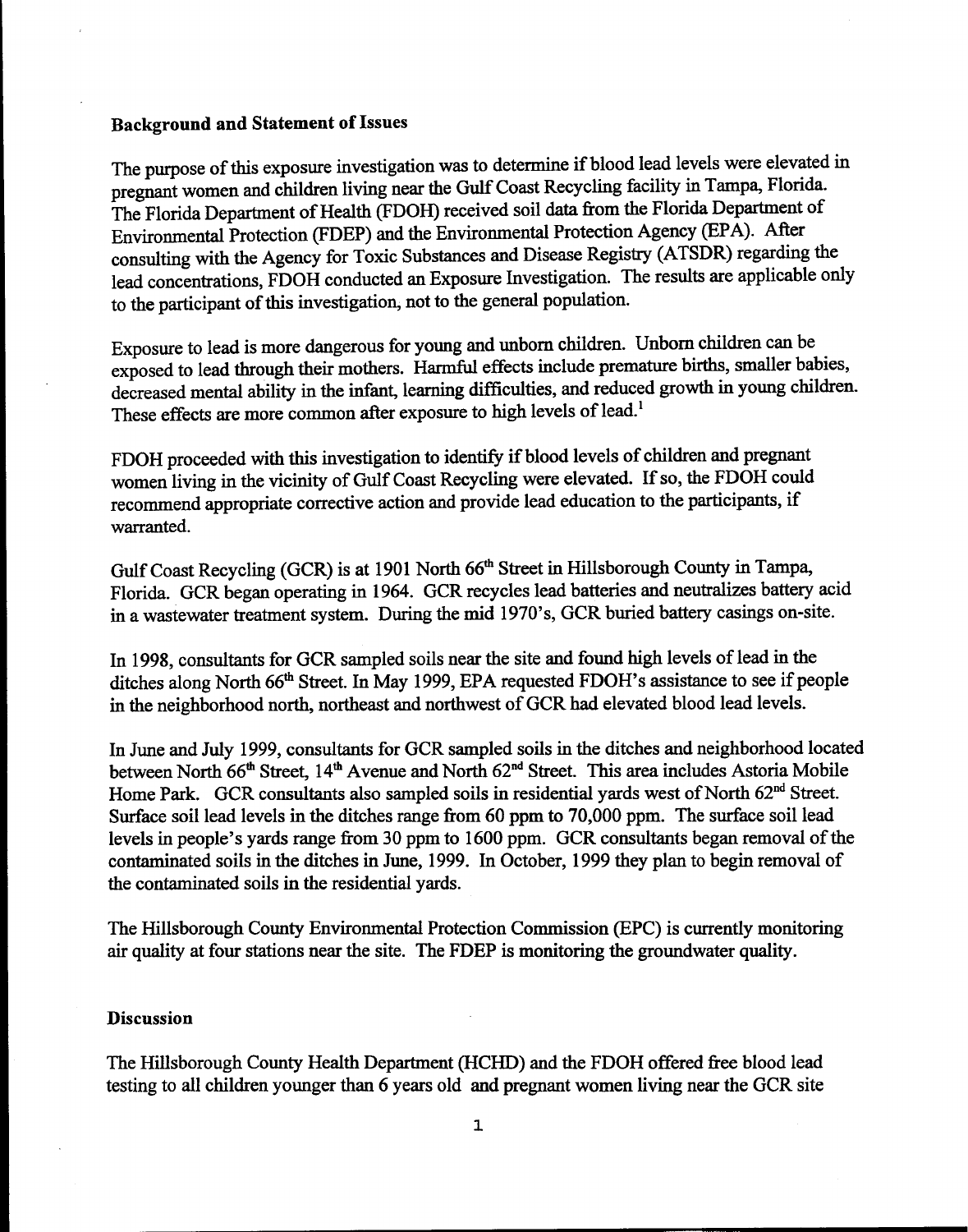within the boundaries of the area north of the railroad, south of E. Broadway, east of N.  $62<sup>nd</sup>$ Street and west of N. 70<sup>th</sup> Street (Attachment 1). Approximately 70 houses are within this area. Since our target population was only for a select group of children and pregnant women, we did not choose to do a neighborhood survey. The FDOH prepared fact sheets describing the upcoming testing and who could participate. The HCHD distributed the flyers one week before the testing date. (Attachment 2).

I

.From August 7, 1999 to August 20, 1999, the HCHD collected blood samples from 16 children younger than six years old to test for lead. No pregnant women participated in the lead blood testing. Each parent signed a consent form accepting responsibility for the testing. On August 7, 1999, the HCHD stationed their mobile health unit at the Astoria Mobile Home Park. The HCHD staff included an Environmental Specialist, a Biomedical Coordinator who collected blood samples and a Spanish interpreter. A volunteer from the Red Cross also helped with miscellaneous duties during the testing. The Exposure Investigation Coordinator with the FDOH answered questions. From August 10 through August 20, 1999, a senior nurse collected blood samples at the Sulfur Springs Health Clinic. The HCHD and the Sulfur Springs personnel collected the blood samples in purple topped vacutainer tubes containing EDTA. They collected at least 2.5 ml of blood from each child. Capillary testing was conducted for those children in which it was difficult to draw blood. The samples were packed on ice in double walled containers. The HCHD shipped and delivered the samples to the FDOH Jacksonville Laboratory. The lab staff analyzed the blood samples for lead using the Perking-Elmer 4100 ZL and 5100 Graphite Furnace A.A. methods.

The FDOH interpreted the laboratory results. Only two of the children younger than six years old had elevated blood lead levels. Those blood lead levels were 11 and 14 micrograms per deciliter  $(\mu$ g/dL).

According to the draft 1998 ATSDR Toxicological Profile for Lead, a blood level greater than 10.0  $\mu$ g/dL indicates that excessive lead exposure may be occurring.<sup>1</sup> In children, blood lead levels between 10 and 14  $\mu$ g/dL should trigger community-wide childhood lead poisoning prevention activities.<sup>2</sup> These activities include education on nutrition, keeping lead dust and soil out of the home, avoiding soils contaminated with lead and washing hands often.

On August 20, 1999, the FDOH mailed certified letters to each parent that had their child or children tested. We included a copy of their laboratory results for their review and suggested that they share the results with their physician. For those children who had elevated blood lead levels, we recommended that the parents visit their child's physician and have their child retested within three months, or follow their physician's orders for retesting. In the letters, we also recommended'that all children younger than six years old have blood lead testing once a year. Also in August, the HCHD and FDOH provided lead poisoning prevention information to the children's parents after notifying them about their results by phone. The HCHD gave lead prevention information to the parents in person and the FDOH mailed information to those who requested additional information.

2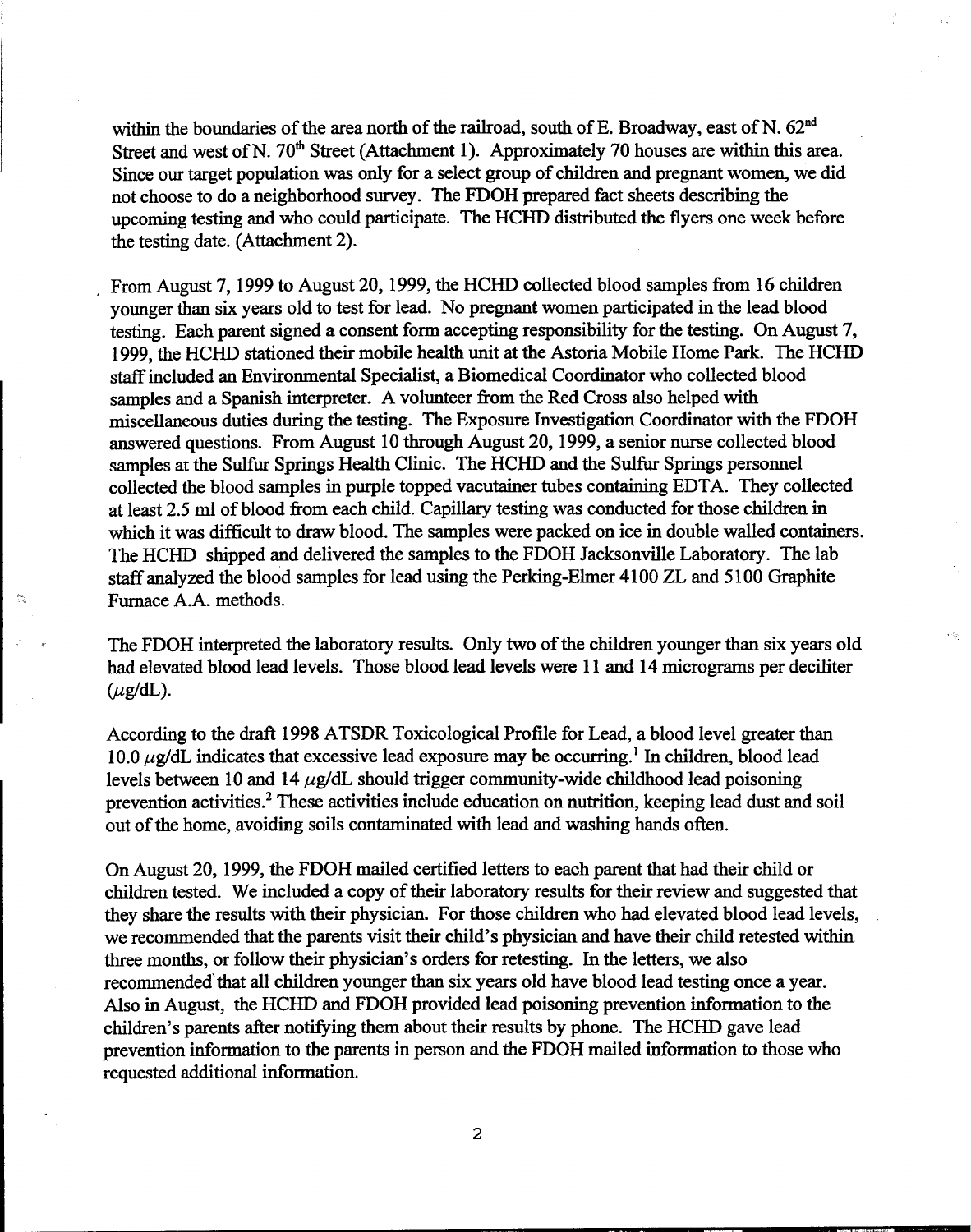On August 30, 1999, about 70 residents living near Gulf Coast Recycling attended an open house at the nearby Kenly Park Recreation Center to speak with FDOH, HCHD, EPC, FDEP and GCR representatives. Residents received responses to their questions about the blood lead testing and soil cleanup in their neighborhood. During the open house the HCHD offered to loan a special vacuum cleaner to those who are concerned with lead dust in their homes.

#### **Conclusions**

Only two of sixteen children younger than six years old living in the study had elevated blo'od lead levels. Those levels were 11 and 14  $\mu$ g/dL. Based on these results, recent exposure of children in the area near the Gulf Coast Recycling facility appears to be limited. Based on the current information, this site poses an indeterminate public health hazard.

#### Recommendations/Public Health Action Plan

- (1) HCHD and FDOH will follow-up with the parents of the children who had elevated blood lead levels. We will remind parents of follow-up appointments with their child's physician for blood lead retesting. FDOH will evaluate additional blood lead levels as that information becomes available.
- (2) ATSDR will be available to provide air or wipe sampling for the households of the children who have elevated blood lead levels.
- (3) FDOH will provide physician education to the doctors of the children who had elevated blood lead levels.
- (4) Residents in the study area should avoid lead contaminated soils in the ditches and yards until GCR consultants remove these soils.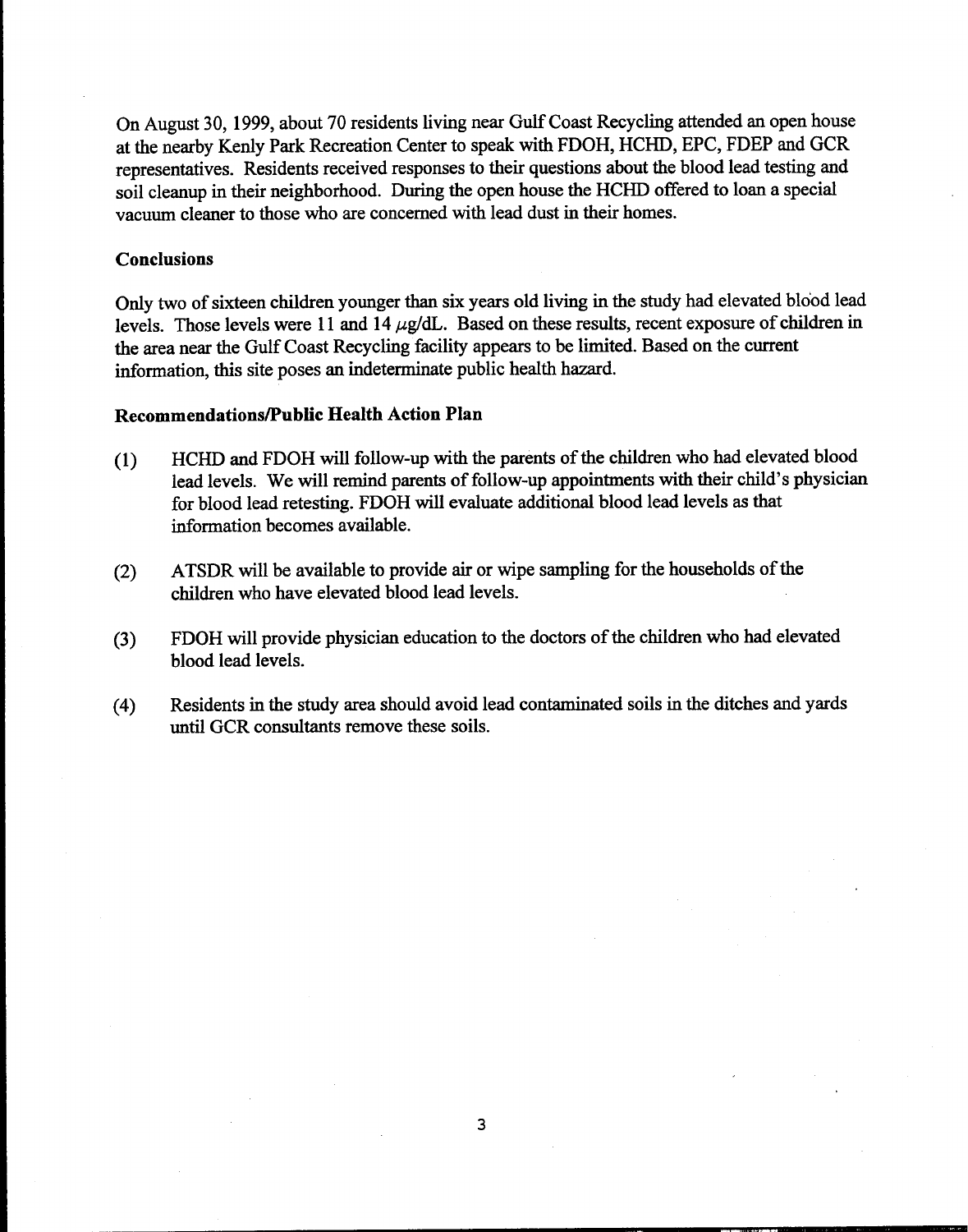## References

- (1) Toxicological Profile for Lead. Draft dated February 17, 1998 .Agency for Toxic Substances and Disease Registry
- (2) Center For Disease Control and Prevention, 1991. Preventing Lead Poisoning in Young Children. Atlanta, Georgia: US Department of Health and Human Services, Public Health Services, Public Health Service, Centers for Disease Control.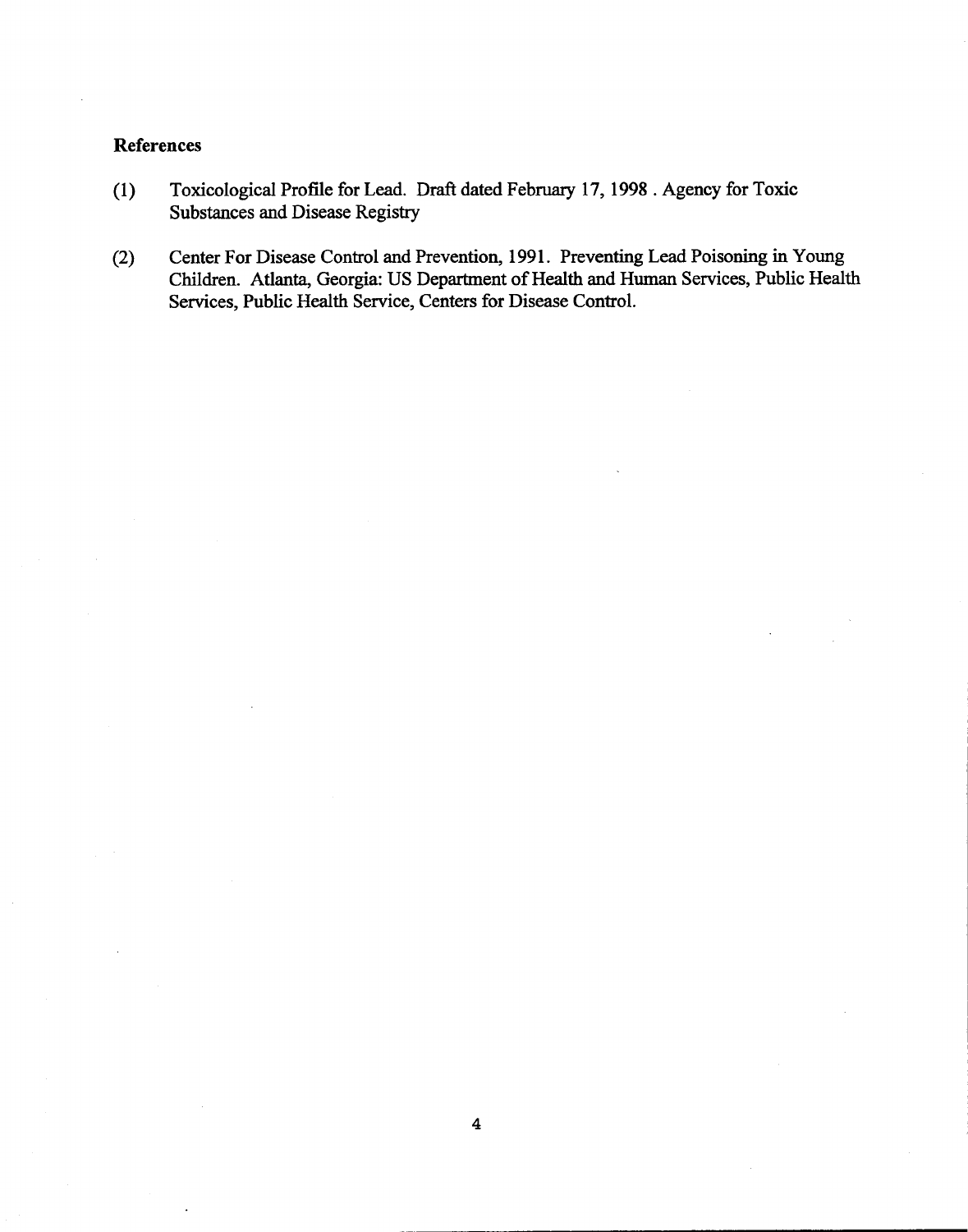# Preparer of the Report

.

 $\mathcal{L} = \mathcal{L}$ 

Susan Bland Exposure Investigation Coordinator Florida Department of Health Bureau of Environmental Toxicology

# ATSDR Technical Project Officer

Debra Gable Division of Health Assessment and Consultation Superfund Site Assessment Branch ATSDR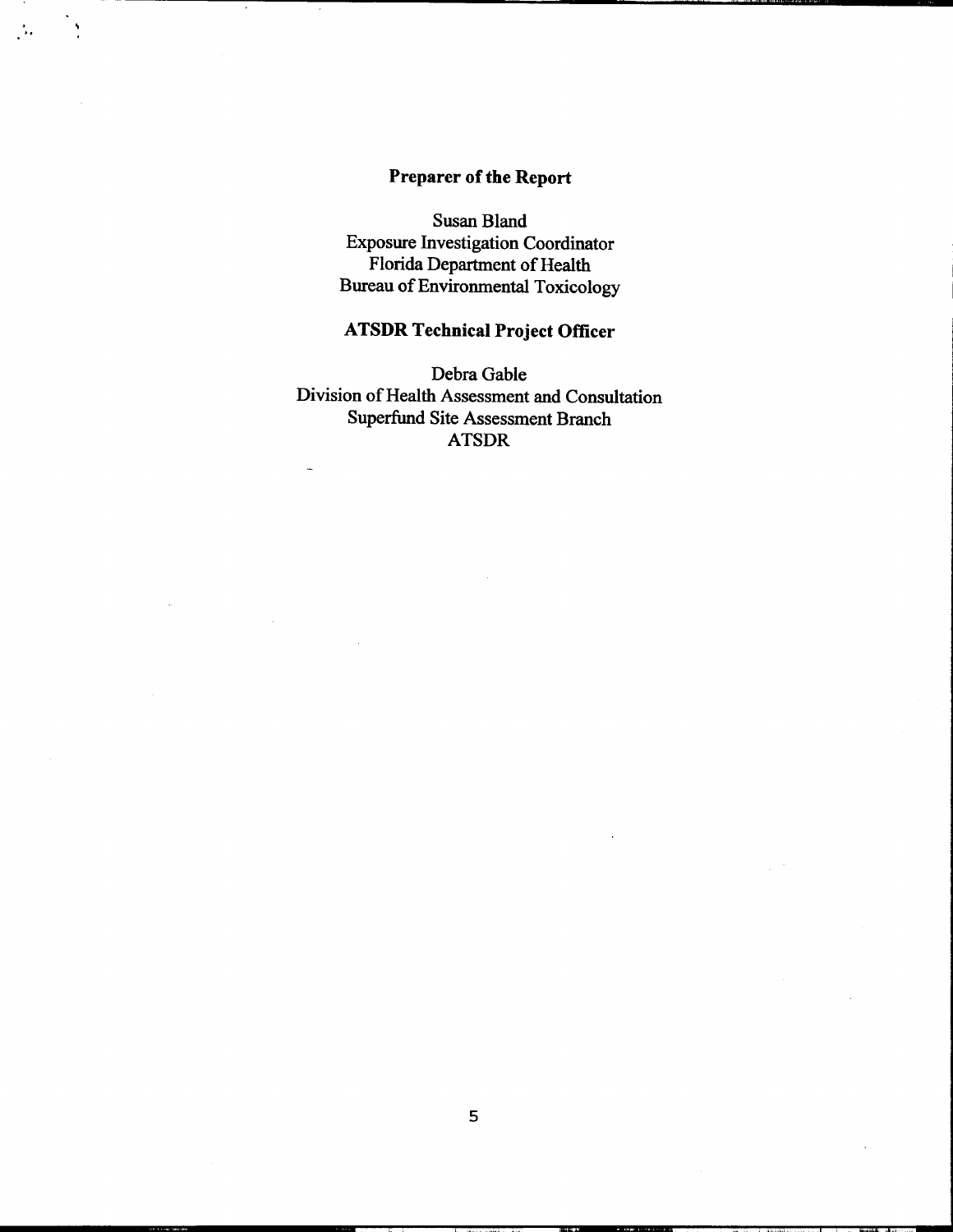